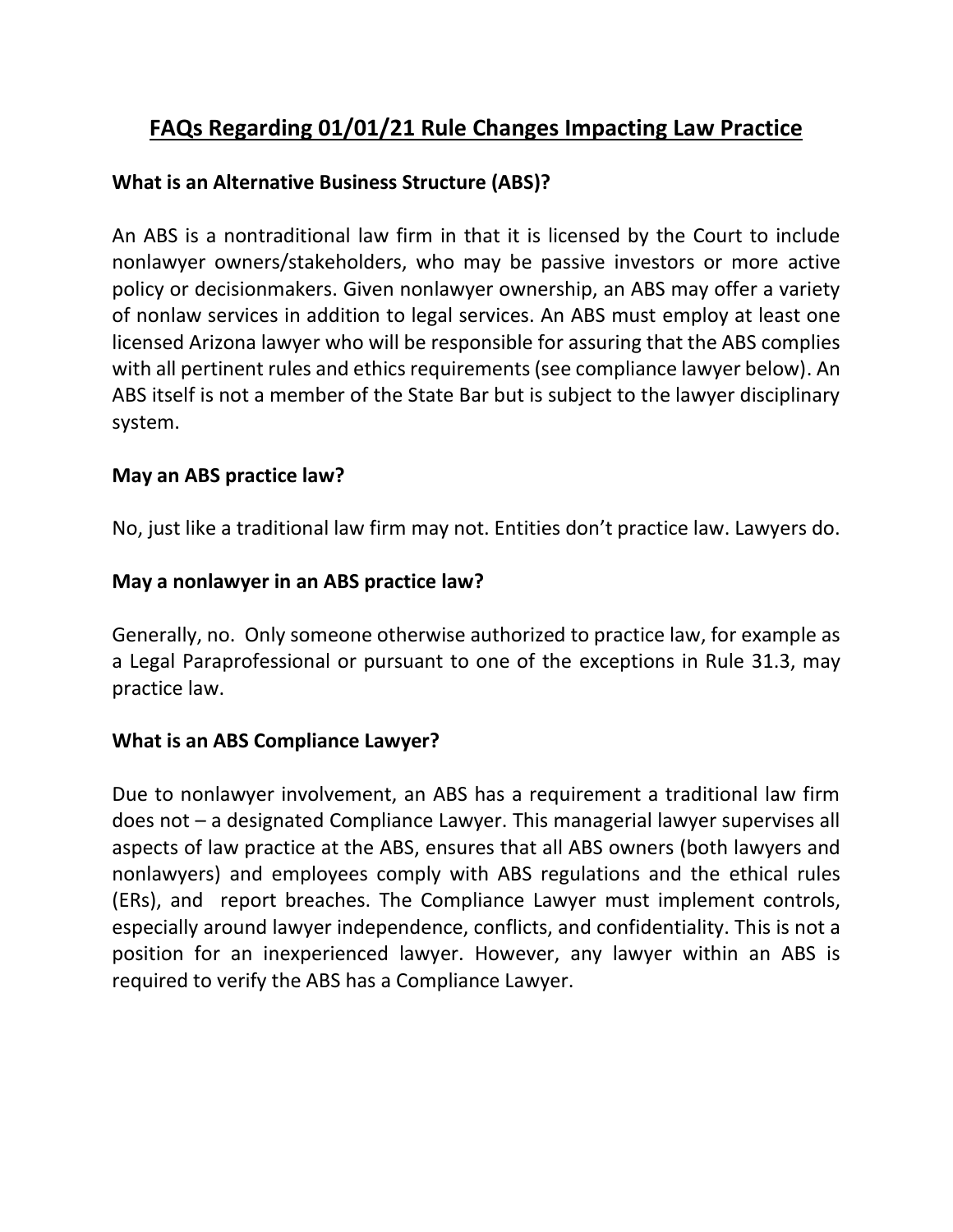### **What is a Legal Paraprofessional (LP)?**

This is a new tier of legal service provider, akin to a nurse practitioner in the medical field. LPs are licensed by the Court to represent clients in limited practice areas and without supervision by a lawyer. They will be fee-paying affiliate members of the State Bar, subject to the ERs and the lawyer discipline system. LPs may work within a law firm or ABS or may set up their own practice and set their own fees.

### **Where might I encounter an LP and how will I know?**

With a few exceptions, LPs will be able to represent clients in family law matters, limited jurisdiction courts, and administrative agencies. Check correspondence or pleadings for LP designation/license number or ask the perceived LP. The limited areas in which an LP may practice are set out in the Arizona Code of Judicial Conduct, section 7-210.

### **May a lawyer partner with a nonlawyer, in the provision of legal services, outside of an ABS? For example, may a lawyer and a Legal Paraprofessional partner?**

No, although a lawyer could employ an LP without ABS licensing.

### **How are conflicts managed within an ABS? For example, may a nonlawyer owner who provides investment advice to ABS clients provide those services to an opposing party?**

There will be added complexity to ABS conflicts checking, given the addition of nonlawyer owners and their various interests. The ABS's Compliance Attorney should oversee the firm's conflicts system and ensure the confidentiality of legal client's information. It may be that a nonlawyer partner may ethically provide to the opposing party services that are unrelated to the legal representation, in limited circumstances and with appropriate safeguards, although often this will be untenable from a business perspective, even if it passes a conflicts check.

A best practice/risk management strategy would be to avoid such a potential conflict, including a potential conflict based on the lawyer's duty of loyalty to the client and/or the lawyer's ER 1.7 duty to avoid conflicts due to their personal interests.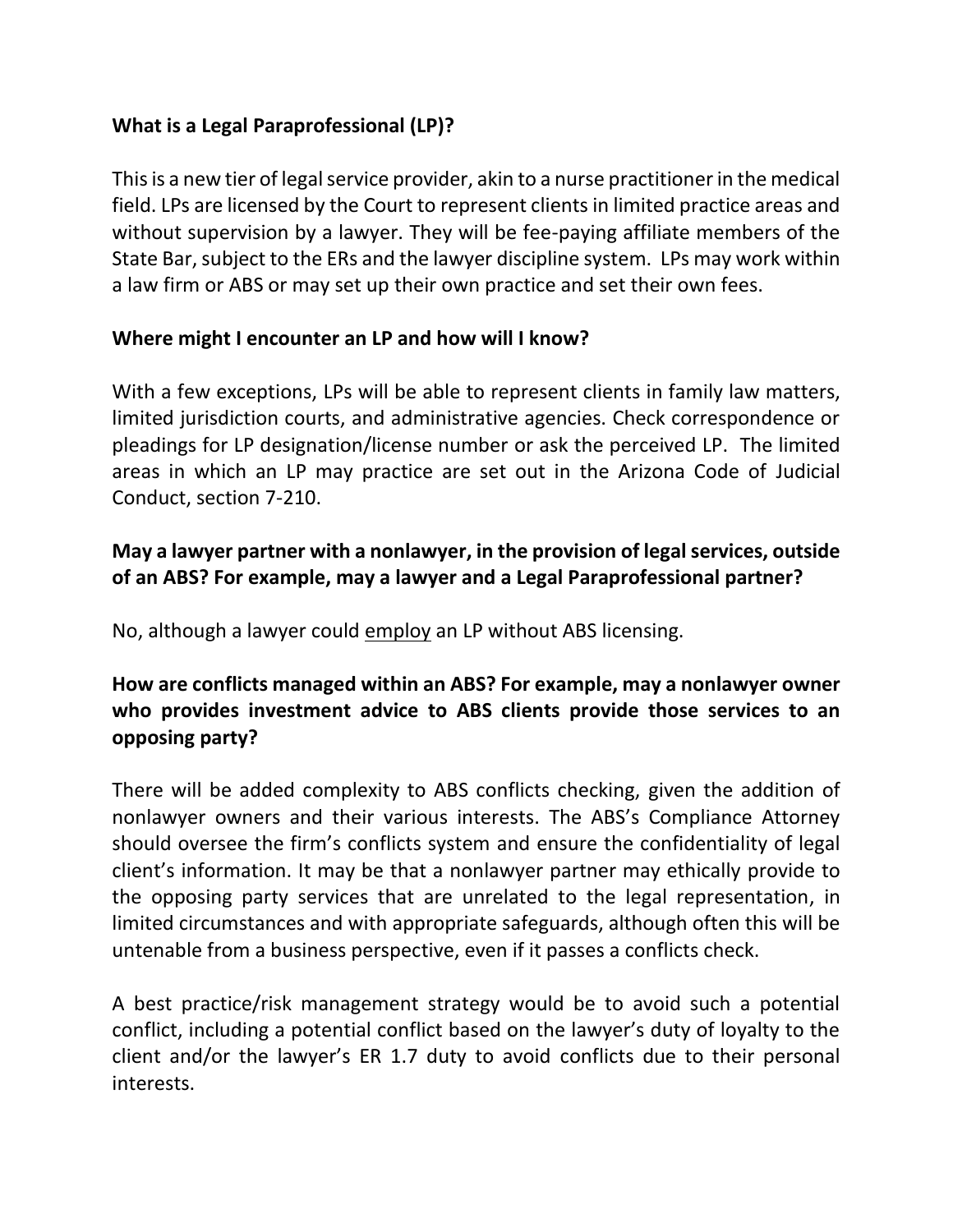### **Are nonlawyers within an ABS bound by client confidentiality?**

For client legal services, yes. For nonlegal services, not necessarily, absent other professional codes. A best practice will be to screen a client's confidential information related to legal services within an ABS, limiting access to ABS members/employees who provide legal services. This may include electronic access to information, the use or avoidance of shared physical spaces or shared support personnel.

### **What legal services may a suspended or disbarred lawyer provide?**

This individual may not practice law. This includes practice pursuant to the Rule 31.3 exceptions, which otherwise allow nonlawyer practice in certain forums. The suspended or disbarred lawyer may provide paralegal/legal assistant services, if employed/supervised by an attorney in good standing but may not work as a legal document preparer or a Legal Paraprofessional without Supreme Court approval.

#### **May a lawyer pay for referrals now?**

Yes, a lawyer may pay anyone  $-$  lawyer or nonlawyer  $-$  a referral fee without disclosure to the client. However, if paying the referral fee involves disclosing that the referred client contacted or hired the lawyer, client consent to that disclosure will be required by ERs 1.6 and 1.18. Also, do not permit your referral sources to do anything you can't do, for instance, prohibited in-person solicitation.

Even though referral fees are now permitted, lawyers must still be certain that the payment of referral fees does not pose a significant risk that the representation of one or more clients will be materially limited by the lawyer's own personal interests (ER 1.7(a)(2)). The lawyer will have to assess this for themselves but should do so scrupulously.

### **Apart from referral fees, what about fee sharing?**

If the lawyer compensates the referring lawyer with a share of the client fee, this is fee sharing, not a mere referral fee, and is governed by ER 1.5(e). However, ER 1.5(e) does not apply to a lawyer sharing a fee with a nonlawyer. Thus, a lawyer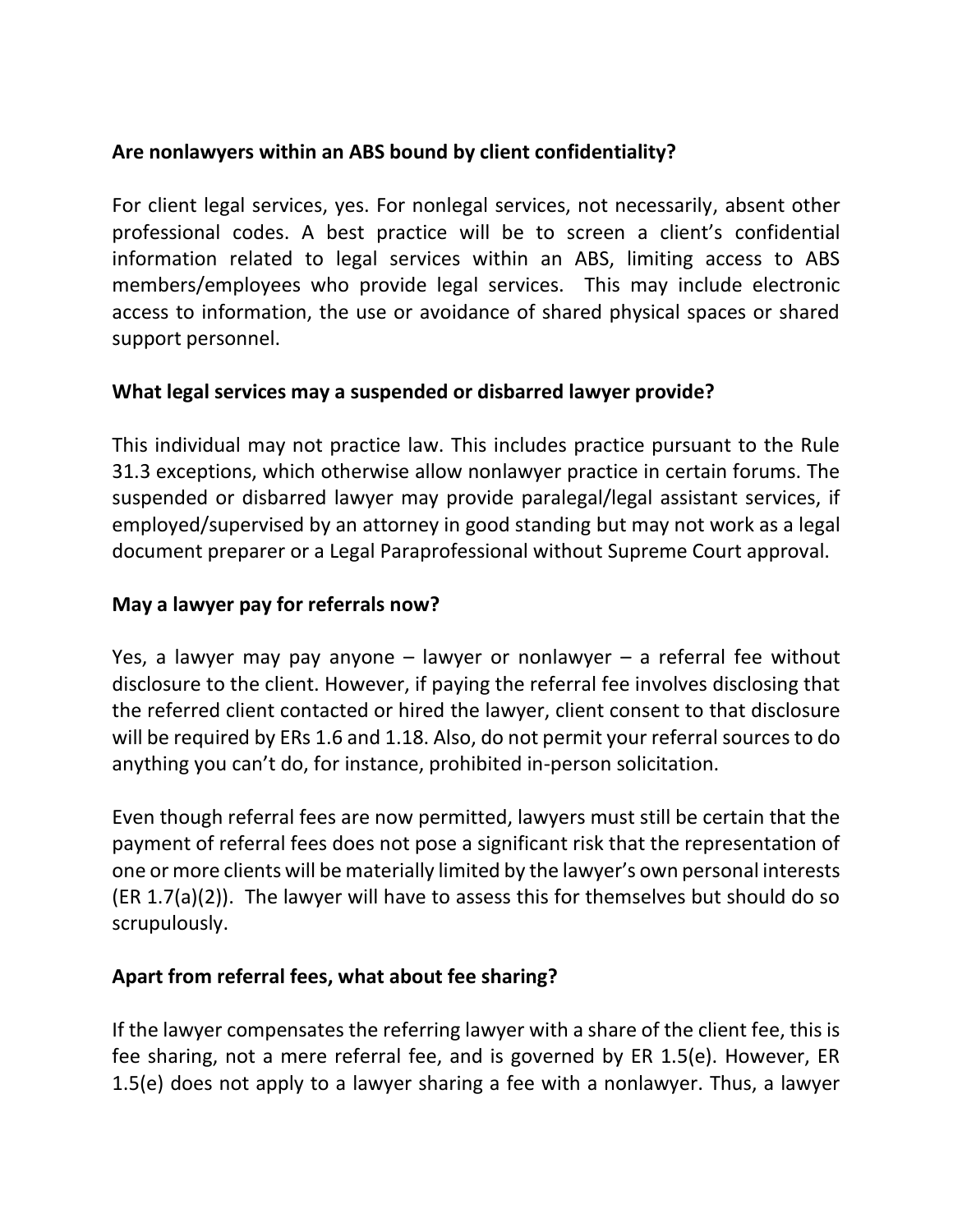may share the client fee with a nonlawyer without disclosure to the client. However, if sharing the client fee with a nonlawyer involves disclosing client information, client consent to that disclosure will be required by ERs 1.6 or 1.9.

Although not required, it is a best practice for the lawyer to be transparent about any fee-sharing. The ability to share fees is still subject to the requirement that legal fees be reasonable. The factors for reasonableness include, but are not limited to, those listed in ER 1.5(a).

### **OK, so I can now fee-share with nonlawyers. But if I do that with my nonlawyer staff, do I have to become an ABS? Isn't this "partnering?"**

No. Nonlawyer involvement in a firm must rise to the level of executive-level policy or decision-making authority or economic interest before ABS licensure is required. Employee-based compensation is not considered an economic interest triggering ABS licensure.

# **May a lawyer refer a client to nonlegal services performed by a nonlawyer with whom the lawyer or lawyer's firm has a financial relationship? For example, may a PI attorney refer clients to a chiropractor from whom the attorney takes referral fees? Or referral by an ABS lawyer to a nonlawyer partner within the ABS?**

Yes, but this is a business transaction with the client, subject to the requirements of ER 1.8(a). See ER 1.0(n)(1)(ii).

### **May I now solicit clients, or permit my referral sources to do so?**

Generally, the ban on live solicitation remains intact. There are, however, some exceptions. Unless they've asked you not to, you may live-solicit - in person or by phone - a lawyer, a family member or close friend, a client, or a business individual/entity that regularly uses legal services. Remember, you can't do through a referral source what you can't do yourself. Note that real-time electronic contact, such as chat, comment, IM or text is no longer included in the definition of prohibited live person-to-person solicitation.